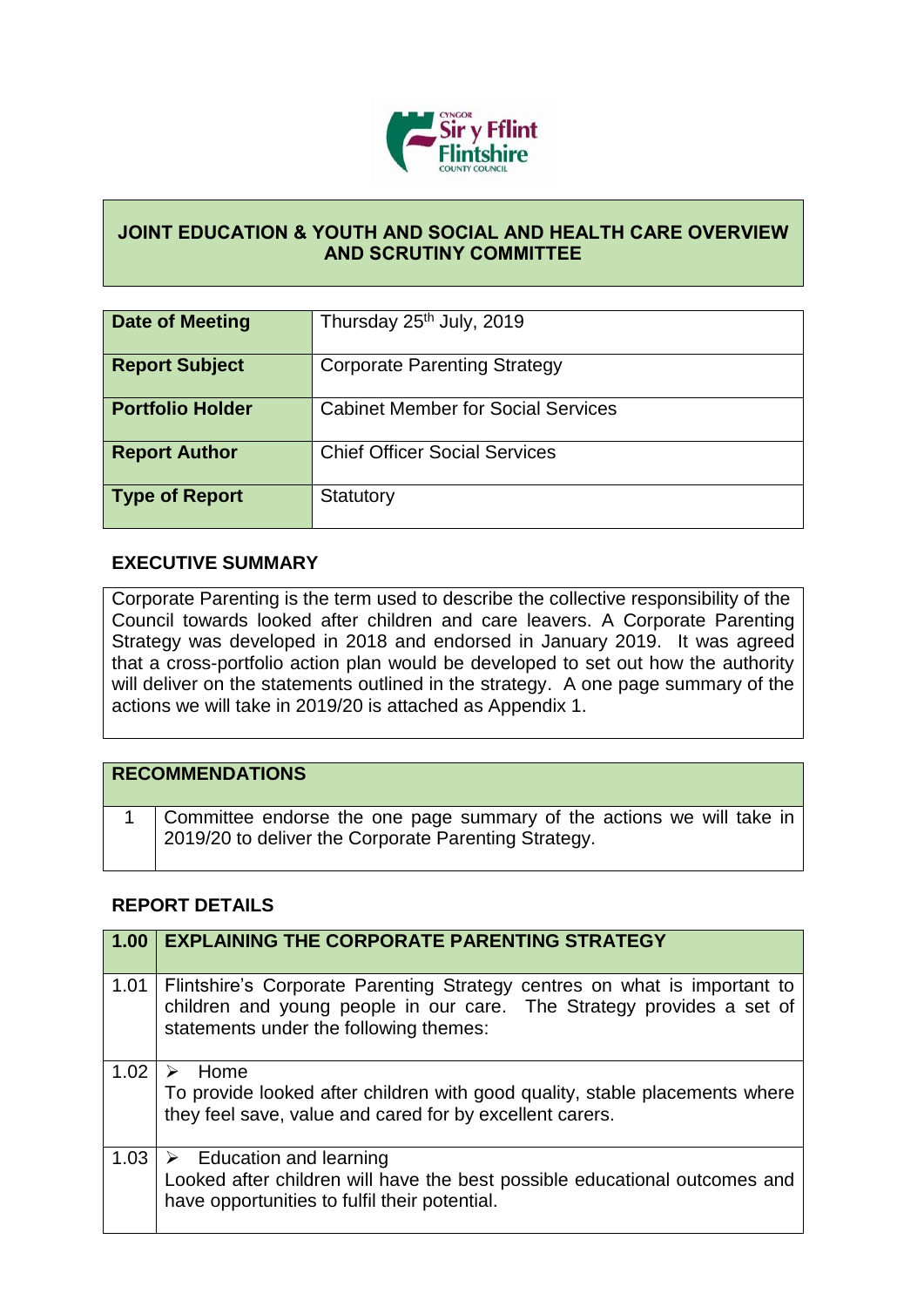|      | $1.04$ $\triangleright$ Health and well-being:<br>To improve the health outcomes of looked after children in Flintshire and to<br>provide them with appropriate health care and advice.                                                                                                                                                                                                     |
|------|---------------------------------------------------------------------------------------------------------------------------------------------------------------------------------------------------------------------------------------------------------------------------------------------------------------------------------------------------------------------------------------------|
| 1.05 | $\triangleright$ Leisure<br>Supporting and encouraging looked after children to enjoy a wide<br>experience of leisure, cultural, sport and social activity to fulfil their potential.                                                                                                                                                                                                       |
| 1.06 | $\triangleright$ Employment Opportunities<br>We will provide opportunities to help looked after children and care leavers<br>develop the skills and experience to pursue employment.                                                                                                                                                                                                        |
| 1.07 | We have worked with Flintshire Participation Group 'Young Voices Out<br>Loud' to inform the action we will take to deliver on the Corporate Parenting<br>Statements in 2019/20.                                                                                                                                                                                                             |
| 1.08 | The action plan also responds to the key issues that looked after children<br>raised as part of the Bright Spots survey which was conducted in 2018. The<br>survey asked children in care about their life, their relationships and their<br>perception of their well-being. This approach ensures an integrated<br>response and avoids the need for a separate 'Bright Spots' action plan. |
| 1.09 | A detailed delivery plan will underpin the summary action plan so there is a<br>clear accountability framework for delivering actions within timelines. This<br>will enable the Service to monitor progress and report performance through<br>Children's Services Forum.                                                                                                                    |

| 2.00 RESOURCE IMPLICATIONS                                                                                                                                                                                          |
|---------------------------------------------------------------------------------------------------------------------------------------------------------------------------------------------------------------------|
| 2.01   Corporate Parenting is a core responsibility of everybody who works for the<br>Local Authority. Delivering the commitments contained within the report are<br>within existing human and financial resources. |

| 3.00 | <b>CONSULTATIONS REQUIRED / CARRIED OUT</b>                                                                                                                     |
|------|-----------------------------------------------------------------------------------------------------------------------------------------------------------------|
| 3.01 | Consultation and engagement has taken place with looked after children<br>through our Participation Group and Senior Managers of Flintshire Social<br>Services. |
|      | 3.02   The Children's Services Forum will have a specific role in overseeing the<br>Strategy and the delivery of the action plan.                               |

| 4.00   RISK MANAGEMENT                                                                          |
|-------------------------------------------------------------------------------------------------|
| $\mid$ 4.01 $\mid$ There are no specific risks arising from this report and subsequent actions. |